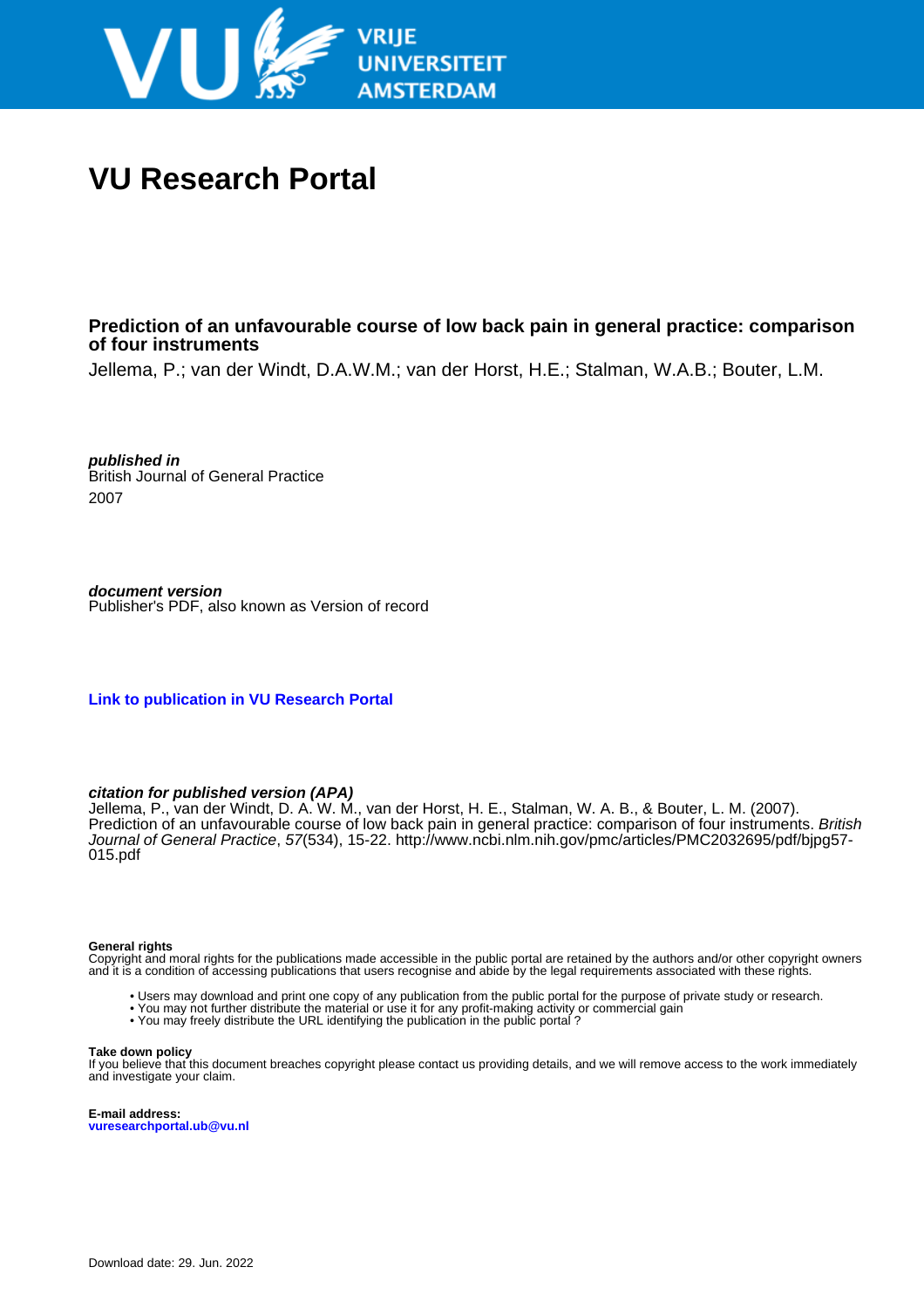# **Prediction of an unfavourable course** of low back pain in general practice: comparison of four instruments

Petra Jellema, Daniëlle AWM van der Windt, Henriëtte E van der Horst, Wim AB Stalman and Lex M Bouter

# **ABSTRACT**

#### **Background**

Several instruments can be used to identify patients with an unfavourable course of low back pain in general practice. However, it is unclear which instrument is the predictor of outcome.

#### Aim

To compare the predictive performance (that is, calibration and discrimination) of risk estimation by GPs with assessments using the Örebro Musculoskeletal Pain Screening Questionnaire, the Low Back Pain Perception Scale (LBPPS), and a prediction rule developed for this purpose.

#### **Design of study**

A prospective cohort study with 1-year follow-up.

## **Setting** General practice in The Netherlands.

#### **Method**

The outcome 'unfavourable course of low back pain' was defined as having no clinically important improvement at minimally 50% of the measurements at 6, 13, 26, and 52 weeks. Logistic regression analyses were used to study associations between potential predictors and outcome.

#### **Results**

In total, 60 GPs recruited 314 patients to the study (16 patients were excluded from analysis due to missing data on the course of low back pain). Over a third of patients (112/298) showed an unfavourable course of low back pain on follow-up. Risk estimation by GPs, the Örebro questionnaire, the LBPPS, and the prediction rule had discriminative ability (area under the curve) of 0.59 (95% CI [confidence intervals] =  $0.52$  to 0.66); 0.61 (95% CI = 0.54 to 0.67); 0.59 (95% CI = 0.52 to 0.66); and 0.75 (95% CI = 0.69 to 0.81) respectively. The prediction rule included history of low back pain, self-perceived risk to develop chronic low back pain, no solicitous responses of the patient's partner (as reported by the patient), frequent walking at work, and 'pain catastrophising'.

#### **Conclusion**

Although the prediction rule performed best with regard to calibration and discrimination, it needs to be externally validated. Risk estimation by GPs performs as well as other instruments and, at present, seems to be the best available option.

#### **Keywords**

back pain; general practice; prediction rule; prognosis; screening questionnaire.

# **INTRODUCTION**

About a third of episodes of low back pain result in persistent disabling pain in that area.<sup>1,2</sup> As this can cause great discomfort and economic loss,<sup>3</sup> early identification of patients at risk for persistent low back pain has been advocated.<sup>4</sup> Physicians can use several methods to identify these patients:

- Risk estimation by GPs, based on clinical knowledge and expertise. GPs' assessment of patients' susceptibility to develop chronic low back pain appears to be strongly associated with long-term low back pain outcome.<sup>5</sup>
- Screening questionnaires. The Örebro Musculoskeletal Pain Screening Questionnaire,<sup>6</sup> part of the New Zealand quideline for low back pain,7 was developed to assist healthcare providers in identifying psychosocial factors that may impede recovery ('yellow flags'). Although several studies have shown the questionnaire to be reliable and valid, these studies used return-to-work (after sick leave) as the outcome measure. Many clinicians are also concerned about recovery of function and pain.<sup>8</sup> A second screening questionnaire is the Low Back Pain Perception Scale (LBPPS).<sup>9</sup> which includes patients' perceptions of several aspects of low back pain.

P Jellema, PhD, research fellow; DAWM van der Windt, PhD, associate professor of epidemiology; HE van der Horst, MD, PhD, assistant professor in general practice; WAB Stalman, MD, PhD, professor in general practice, Department of General Practice; Institute for Research in Extramural Medicine; LM Bouter, PhD, professor in epidemiology, EMGO Institute, VU University Medical Center, Amsterdam, The Netherlands.

#### Address for correspondence

Petra Jellema, Department of General Practice, EMGO Institute, VU University Medical Center, Van der Boechorststraat 7, 1081 BT Amsterdam, The Netherlands. E-mail: p.jellema@vumc.nl

Submitted: 3 January 2006; Editor's response: 6 April 2006; final acceptance: 30 May 2006.

©British Journal of General Practice 2007; 57: 15-22.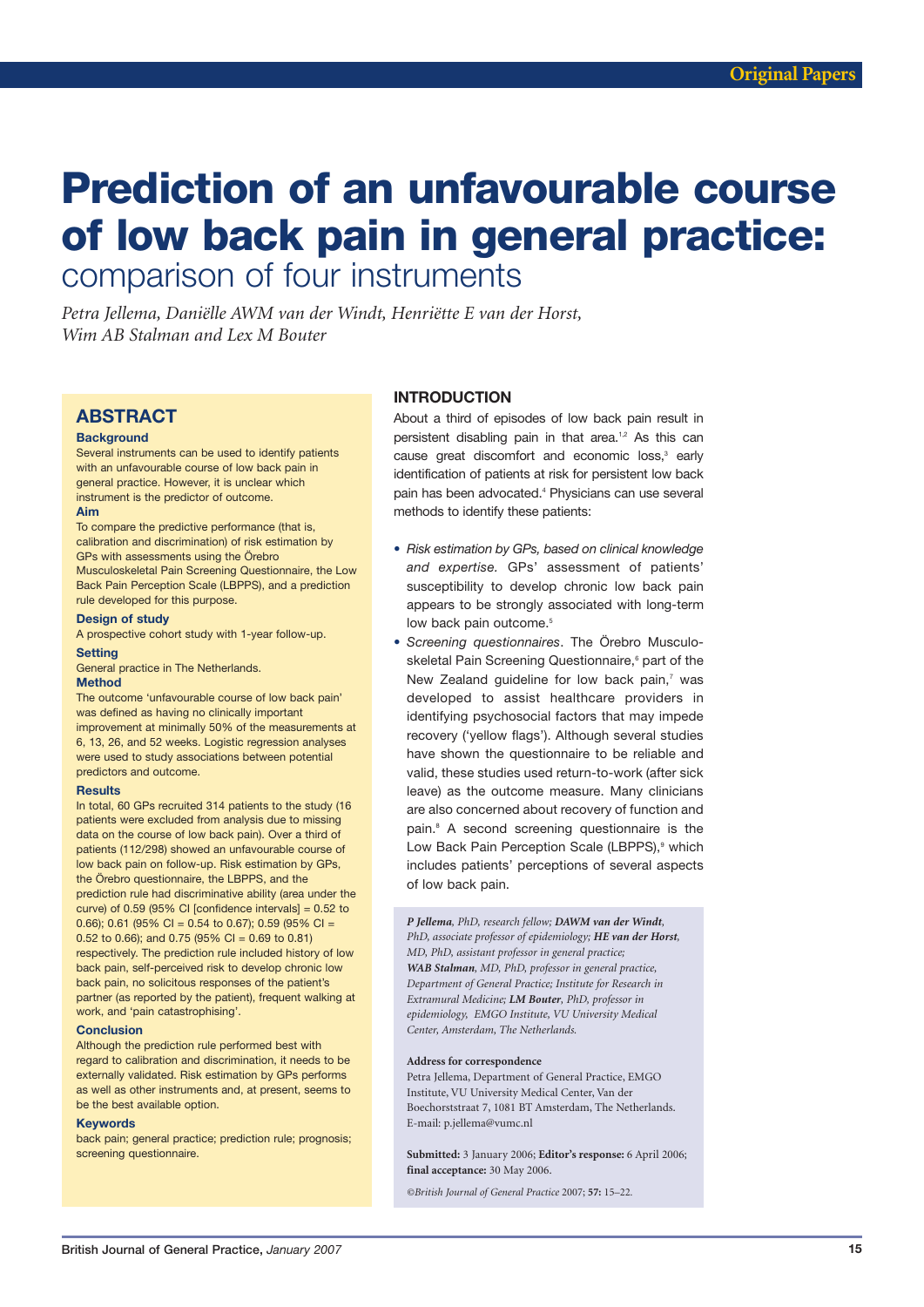# How this fits in

Several instruments can be used to identify patients with an unfavourable course of low back pain in general practice. This study compared risk estimation by GPs with the performance of two existing screening questionnaires and a prediction rule (specially developed for this purpose). Although the prediction rule performed best, it still needs to be externally validated. Risk estimation by GPs seems to be the best available option at present.

> • Clinical prediction rule. This is usually derived from multivariable analysis and provides a probability of outcome for individual patients.<sup>10</sup>

> Low back pain ranks among the top five most common reasons for presenting to Dutch general practice.<sup>11</sup> As patients with acute low back pain predominantly seek healthcare advice from their GP, the general practice setting is most appropriate for early identification of an unfavourable course of low back pain. The aim of the present study was to explore which instrument is the best predictor of an unfavourable course of low back pain in a general practice population. The predictive performances of risk estimations by GPs were compared with that of the Örebro questionnaire, the LBPPS, and a prediction rule that was specially developed for this purpose.

# **METHOD**

# **Study design**

A prospective cohort study was conducted using participants of a cluster-randomised controlled trial.<sup>12</sup> Patients received usual care from their GP or minimal intervention aimed at psychosocial prognostic factors (for example, fear-avoidance beliefs, distress, and 'pain catastrophising', that is, defining pain as awful, horrible, and unbearable). Results of the trial showed no relevant or significant difference between both groups on any outcome measure during 1 year of follow-up. The treatments have been described in detail elsewhere <sup>12</sup>

Baseline data were collected during a home visit, and data after 6, 13, 26, and 52 weeks were collected using postal questionnaires.

# **Recruitment of study population**

GPs were asked to select 10 consecutive patients who consulted for a new episode of low back pain (of duration less than 12 weeks) or an exacerbation of mild symptoms.

Additional inclusion criteria were:

- $\bullet$  age 18-65 years;
- non-specific low back pain as main complaint; and
- sufficient knowledge of the Dutch language.

Exclusion criteria were:

- · low back pain caused by specific pathological conditions:
- low back pain currently treated by another healthcare professional; and
- pregnancy.

# **Definition of outcome**

Patients rated their recovery on a 7-point Likert scale: very much improved/much improved/slightly improved, no change/slightly worse/much worse/very much worse.<sup>13</sup> A score of at least 'much improved' has been denoted a minimal-clinically important change.<sup>14</sup> An unfavourable course of low back pain was defined as a score of 'slightly improved' or worse, at two or more follow-up measurements.

#### **Four instruments**

Risk estimation by GPs. During the recruitment consultation, GPs estimated individual patients' risk of developing an unfavourable course of low back pain. They were asked to score the item: 'How do you estimate the risk that this patient will still be restricted in his/her functioning in 3 months?' on an 11-point numerical rating scale (0-100%).

Örebro questionnaire. This questionnaire (4-210 points) is a 25-item self-administered instrument, containing items on characteristics of low back pain, psychosocial factors, and work-related factors.<sup>6</sup> To estimate risk, 21 of the items are calculated. High scores indicate greater risk. This screening instrument has been found to have satisfactory test-retest reliability and validity.<sup>6,15</sup>

With regard to the four work-related items the procedure used by Hurley et al was followed:<sup>15</sup> patients were asked to relate these items to their paid or unpaid job. In case patients could not complete an item, the mean score on all other items of the questionnaire was imputed, provided that at least 75% of the questionnaire was completed.

Low Back Pain Perception Scale. This scale<sup>9</sup> (0-5 points) contains a total of 5 items that could be answered 'yes' or 'no'. To estimate risk of developing persistent symptoms, the number of times 'yes' is scored is counted. The higher the score, the greater the risk. The five items are as follows:

- worrying
- $\bullet$  coping
- · limitations due to low back pain
- expectation regarding pain relief
- · pain interference

Clinical prediction rule. The baseline questionnaire included several potential predictors of outcome.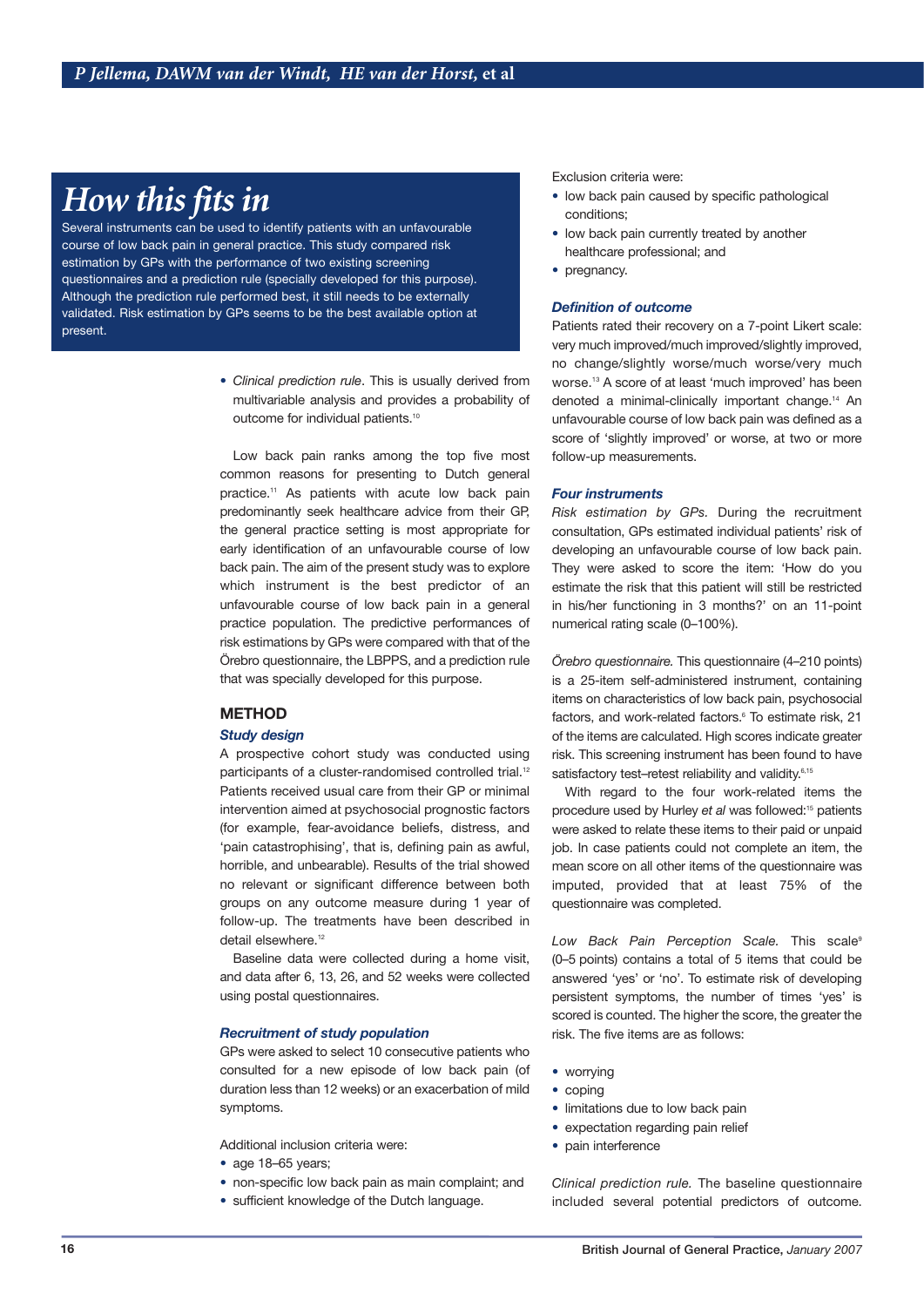Characteristics of low back pain,<sup>16-18</sup> physical workload,<sup>19</sup> and psychosocial factors<sup>20-25</sup> were included. Patients also estimated their perceived risk of developing chronic low back pain (scored 0-10:  $0 =$  no risk and  $10 =$  very high risk).<sup>6</sup>

Continuous variables were examined to investigate whether there was a linear relationship between the potential predictor and outcome. Potential predictors showing a non-linear relationship with outcome were categorised. When cut-off scores were available from the literature, these scores were used (for example, for somatisation). Otherwise, scores were divided into three categories (for example, age 18-30, 30-50, 50-65 years), choosing cut-off scores based on usefulness and distribution or, when this was not possible, scores were dichotomised (median split)

Univariable logistic regression analyses were then performed. Univariable odds ratios (ORs) and 95% confidence intervals (CI) were presented. Variables that were associated with outcome  $(P<0.20)$  were selected for multivariable logistic regression analysis. Before multivariable analysis was applied, the correlation between predictors was checked. In cases where there was a high correlation between two variables (Spearman or Pearson r>0.5), the predictor with the strongest univariable association with outcome was retained.

All predictors were entered simultaneously in the multivariable model. The best predictive model was constructed using a manual backward selection method. Variables with the lowest predictive value were deleted from the model until further elimination of a variable resulted in a statistically significant lower model fit, as estimated by the log likelihood ratio test  $(P<0.10)$ .

A clinical prediction rule was derived in which the probability of an unfavourable course of low back pain was predicted by:

 $P=1/(1+ \exp - [a_0 + b_1x_1 + \ldots + b_ix_i]).$ 

Such an absolute risk is more convenient for GPs and patients than an OR. Furthermore, in case of high event rates, ORs would provide an overestimation compared with underlying relative risks.

#### **Analysis of predictive performance**

The instruments' calibration and discriminative ability were compared. Calibration refers to the agreement between observed and predicted frequencies of an outcome. Calibration of the models was assessed by plotting the predicted probabilities of an unfavourable course of low back pain against observed frequencies. For this, patients were grouped into deciles according to their predicted probability. The prevalence of the outcome measure within each decile equalled the observed frequency.

## Table 1. Baseline characteristics of patients ( $n = 314$ ).

| Characteristic                                       | <b>Patients</b> |
|------------------------------------------------------|-----------------|
| Demographic characteristics                          |                 |
| Mean age (SD) <sup>a</sup>                           | 42.7 (11.6)     |
| Female sex, %                                        | 47.5            |
| Dutch nationality, %                                 | 97.5            |
| Public health insurance, %                           | 69.1            |
| Educational level and work status                    |                 |
| Educational level (%) <sup>a</sup>                   |                 |
| $\leq$ Primary                                       | 34.0            |
| Secondary                                            | 49.7            |
| College, university                                  | 16.3            |
| Employed (%)                                         | 81.5            |
| Sick leave because of low back pain <sup>a</sup>     |                 |
| (among the working population, %)                    | 38.2            |
| Characteristics of low back pain                     |                 |
| Duration of current episode (days, median [IQR])     | $12(6-21)$      |
| Frequency of back pain episodes in last year (%)     |                 |
| 1 or 2 episodes                                      | 59.6            |
| 3 or more episodes                                   | 19.1            |
| Exacerbation                                         | 21.3            |
| Pain intensity during the day $(0-10)^b$ (mean [SD]) | 4.9(2.0)        |
| Pain radiating below knee $(\%)^a$                   | 13.8            |

<sup>a</sup>Data of two patients are missing. <sup>b</sup>Data of one patient are missing. IQR = interguartile range (25th-75th percentile). SD = standard deviation.

A more formal indication of calibration was obtained by fitting a linear regression model with predicted probability as the independent variable, and observed frequency as the dependent variable. If predicted risks and observed frequencies are in agreement, the intercept is equal to 0 and the slope equal to 1.<sup>26</sup>

Firstly, AUC-I was calculated from the original scores. Secondly, AUC-II was calculated after the application of two cut-off scores which resulted in 3 categories per model: low risk, medium risk, and high risk. The cut-off score for 'high risk' was set to the point where specificity was higher than approximately 80%; the cut-off score for 'low risk' was set to the point where sensitivity was higher than approximately 80%. Published cut-off scores for the Örebro questionnaire (that is, 90 and 105) were also used.<sup>27</sup> Positive predictive values were calculated, demonstrating the probability of an unfavourable course of low back pain for each risk category.

#### **RESULTS**

#### **Study population and baseline characteristics**

Between September 2001 and April 2003, 314 patients, recruited by their GPs ( $n = 60$ ), were enrolled in the study. Table 1 shows their baseline characteristics

# **Outcome**

Insufficient data were available for 16 (5.1%) persons which limited the ability to determine their course of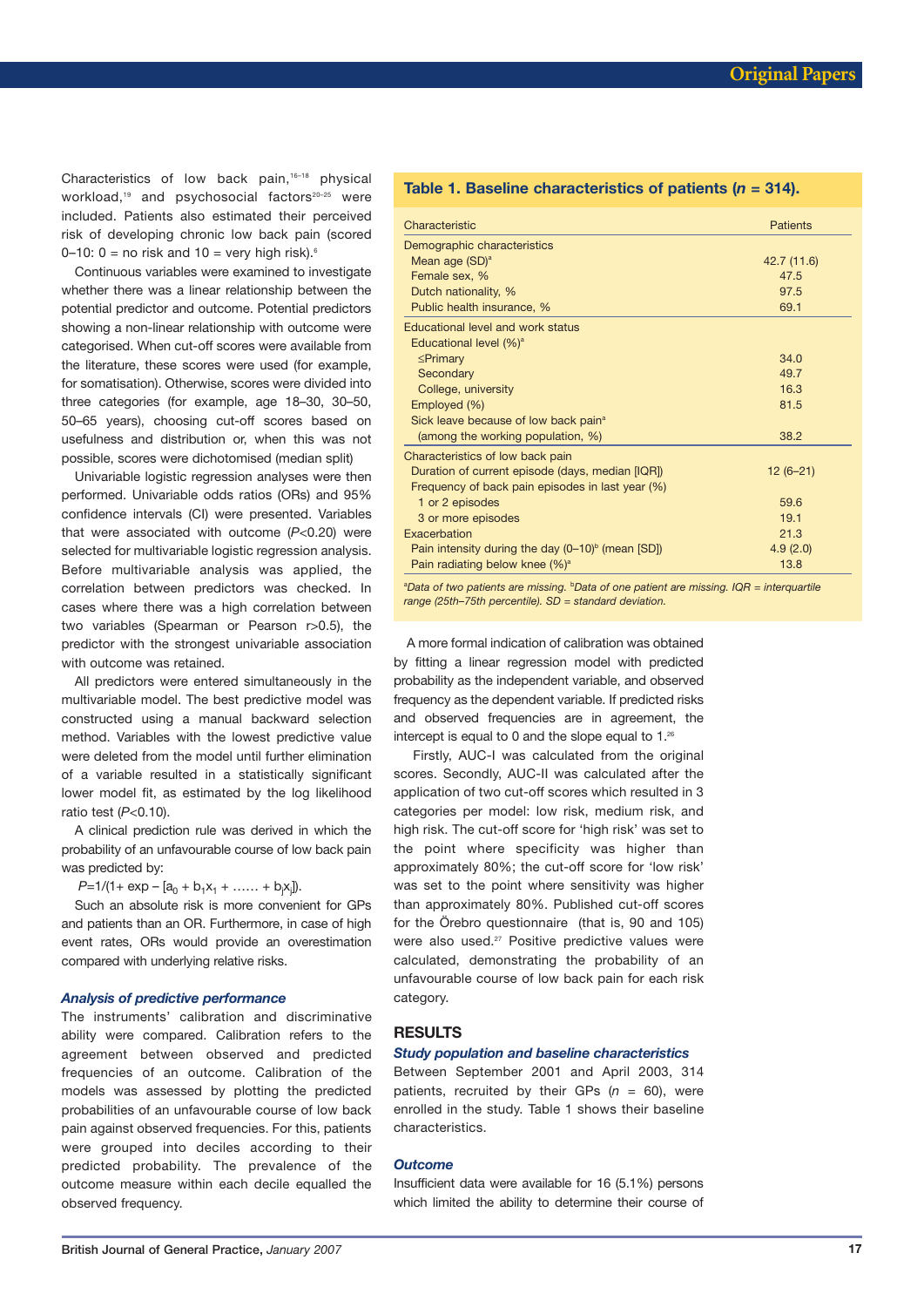## Table 2. Associations of potential predictors with an unfavourable course of low back pain.

| $<$ 0.001<br>2.89 (1.61 to 5.16) |
|----------------------------------|
|                                  |
|                                  |
|                                  |
|                                  |

Continued page 18.  $P<0.20$ . These variables were selected as potential predictors for multivariable analysis. RDQ = Roland-Morris Disability Questionnaire.

> low back pain. During a follow-up of 1 year, 37.6% (112/298) of patients showed an unfavourable course of low back pain.

# Variables included in the prediction rule

Table 2 presents the univariable association of potential predictors with outcome. Despite an univariable association with outcome of  $P<0.20$ , distress was not entered in the multivariable model due to strong correlations with somatisation (Pearson  $r = 0.51$ ) and pain catastrophising<sup>28</sup> [Pearson  $r =$ 0.54]). Likewise, standing was excluded because of strong correlation with walking (Pearson  $r = 0.67$ ).

Table 2 also shows the five variables (incorporating a total of 15 items) included in the multivariable prediction model after backward stepwise selection. A higher probability of an unfavourable course of low back pain was associated with a combination of three or more low back pain episodes in the previous year (including the present episode), a higher selfperceived risk of developing chronic low back pain, no solicitous responses of the patient's partner, frequent walking at work, and more pain catastrophising.

#### **Predictive performance**

Calibration. Figures 1a-1d show the calibration plots of the four prediction methods. As GPs did not use all scores on the 0-10 numerical rating scale, and scores from the LBPPS ranged from 0 to 5, classification into deciles was not possible for these instruments.

The plots showed good calibration for all instruments, although risk predictions by the Örebro questionnaire deviated more from observed risks of an unfavourable course of low back pain.

The more formal linear regression analysis yielded an intercept and slope for risk estimation by GPs of -0.01  $(95\% \text{ Cl} = -0.03 \text{ to } 0.02)$  and 1.01  $(95\% \text{ Cl} = 0.95 \text{ to } 0.02)$ 1.07) respectively; for the Örebro questionnaire -0.03  $(95\% \text{ Cl} = -0.06 \text{ to } -0.00)$  and 1.09 (95% Cl = 1.01 to 1.17) respectively; for the LBPPS 0.02 (95% CI =  $0.02$ to 0.03) and 0.95 (95% CI = 0.93 to 0.97) respectively; and for the prediction rule  $-0.001$  (95% CI =  $-0.01$  to 0.01) and 1.00 (95% CI = 0.98 to 1.02) respectively.

Discriminative ability. Table 3 presents AUCs of the four instruments. The prediction rule performed best, with an AUC of 0.75 (95% CI =  $0.69$  to 0.81) which can be considered reasonable. Discriminative ability changed little when three risk classes were defined (Table 3).

Predictive values. Table 3 also presents information on the positive predictive values of the instruments after cut-off scores were applied. The predictive values in the low-risk categories of risk estimation by GPs, the Örebro questionnaire, and the LBPPS barely differed from the 'middle' categories, or from the prior probability of an unfavourable course of low back pain.

The prediction rule seemed to be more informative. Application of the classification proposed by Linton<sup>27</sup> led to lower sensitivity, higher specificity, and somewhat higher predictive values for the Örebro questionnaire (Table 3).

# **DISCUSSION**

## **Summary of main findings**

The comparison of four instruments to predict an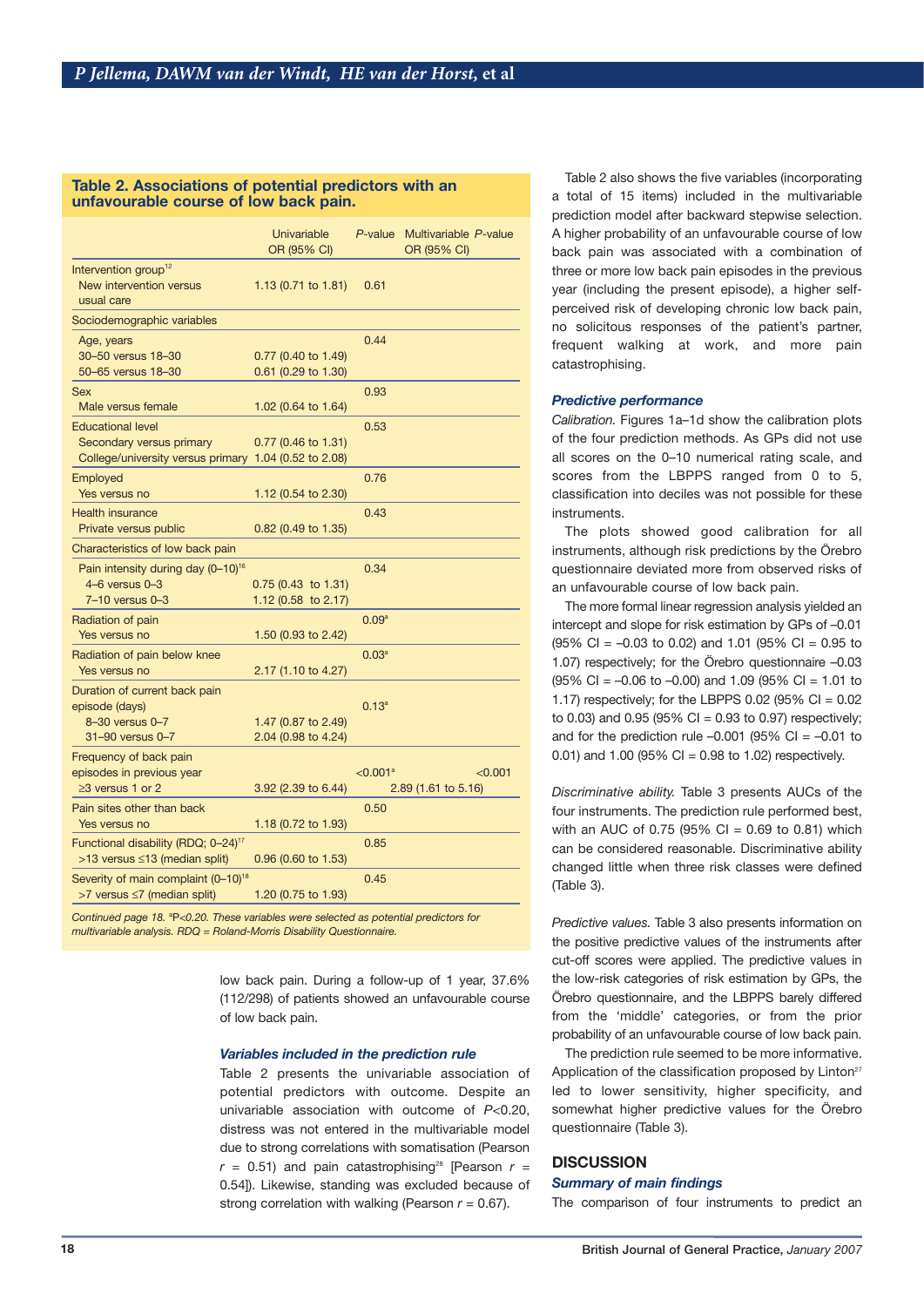unfavourable course of low back pain in general practice showed that the newly developed prediction rule performed better than two screening questionnaires and risk estimation by GPs.

The course of low back pain was chosen for prediction instead of the presence of low back pain at a certain point in time (for example, at 26 weeks), as low back pain typically shows a recurrent course rather than single episodes of acute and chronic low back pain.<sup>29</sup> The definition used accommodates not only the traditional classification of chronic low back pain with a duration of more than 3 months, but also the more recent call for a classification in which the recurrent nature of low back pain is emphasised.<sup>30,31</sup>

Linear regression modelling showed that, with regard to calibration, risk estimation by GPs and the prediction rule performed best (their 95% CIs for the intercept and slope included 0 and 1, respectively). Inspection of the calibration plots showed that in the range of lower probabilities, risk estimation by GPs performed less well than the prediction rule, which is also illustrated by the predictive values for the lowrisk category. GPs were more capable of correctly identifying someone with a high risk of developing an unfavourable course. This is an important finding as, in general, identifying those who need to be referred to a therapist or to specialist care is an important task for GPs.

The prediction rule also performed best with regard to discriminative ability: the 95% CI for its AUC did not overlap with those of the other instruments. Methodological reasons may partly be responsible for the favourable results of the prediction rule.

GPs make risk estimations, consciously or subconsciously, when a patient consults him/her because of low back pain. Therefore, this study explored the added value of the prediction rule (as the most optimal instrument) to risk estimation by GPs only. The combination resulted in a significant improvement in discriminative ability, with an AUC of 0.74 (95% CI =  $0.68$  to 0.81). This is, however, just as good as the AUC of the prediction rule itself.

#### **Comparison with existing literature**

All factors but one included in the prediction rule have been previously established as predictors of chronic health problems: history of low back pain,<sup>32</sup> high self-perceived risk,<sup>6,33</sup> pain catastrophising,<sup>34</sup> and physical demands at work.<sup>35</sup> The authors are not aware of evidence for the predictor '(no) perceived solicitous responses of an important other'. One of the perspectives of solicitousness is 'enhanced wellbeing',<sup>35</sup> meaning that increased attention by significant others may make a patient feel better.

A few other studies on the predictive validity of the Örebro questionnaire reported more favourable

#### Table 2 (continued). Associations of potential predictors with an unfavourable course of low back pain.

|                                                                                                                                    | Univariable<br>OR (95% CI)                   | P-value                      | Multivariable<br>OR (95% CI) P-value       |      |
|------------------------------------------------------------------------------------------------------------------------------------|----------------------------------------------|------------------------------|--------------------------------------------|------|
| Physical workload                                                                                                                  |                                              |                              |                                            |      |
| Sitting <sup>19</sup><br>Sometimes versus never/seldom<br>Often/always versus never/seldom                                         | 1.55 (0.79 to 3.03)<br>$0.94$ (0.52 to 1.70) | 0.24                         |                                            |      |
| Standing <sup>19</sup><br>Per point $(1-5)$ <sup>b</sup>                                                                           | 1.19 (0.95 to 1.49)                          | $0.13^{a}$                   |                                            |      |
| Walking <sup>19</sup><br>Per point $(1-5)^b$                                                                                       | 1.38 (1.05 to 1.82)                          | $0.02^{\rm a}$               | 1.38 (1.01 to 1.89)                        | 0.04 |
| Lifting <sup>19</sup><br>Sometimes versus never/seldom<br>Often/always versus never/seldom                                         | 1.23 (0.69 to 2.19)<br>0.95 (0.52 to 1.73)   | 0.70                         |                                            |      |
| Tiredness <sup>19</sup><br>Per point $(1-5)$ <sup>b</sup>                                                                          | 1.55 (1.21 to 2.00)                          | 0.001 <sup>a</sup>           |                                            |      |
| Sweating <sup>19</sup><br>Sometimes versus never/seldom<br>Often/always versus never/seldom                                        | 1.24 (0.71 to 2.17)<br>0.98 (0.51 to 1.87)   | 0.70                         |                                            |      |
| <b>Psychosocial factors</b>                                                                                                        |                                              |                              |                                            |      |
| Fear avoidance (FABQ; 0–24) <sup>20</sup><br>>15 versus $\leq$ 15 (median split)<br>Pain catastrophising (CSQ; 0-36) <sup>21</sup> | 1.12 (0.70 to 1.79)                          | 0.63<br>< 0.001 <sup>a</sup> |                                            | 0.09 |
| Per point                                                                                                                          | 1.08 (1.04 to 1.12)                          |                              | 1.04 (0.99 to 1.09)                        |      |
| Distress (4DSQ; $0 - 32$ ) <sup>22</sup><br>Per point                                                                              | 1.04 (1.01 to 1.08)                          | 0.02 <sup>a</sup>            |                                            |      |
| Somatisation (4DSQ; 0-32) <sup>22</sup><br>Per point                                                                               | 1.10 (1.04 to 1.16)                          | < 0.001 <sup>a</sup>         |                                            |      |
| Influence on health $(1-4)^{23}$<br>Much influence/reasonable versus<br>no influence/hardly any                                    | $0.51$ (0.30 to 0.86)                        | 0.01 <sup>a</sup>            |                                            |      |
| Perceived general health<br>$(SF-36; 1-5)^{24}$<br>Per point                                                                       | $0.56$ (0.40 to 0.78)                        | 0.001 <sup>a</sup>           |                                            |      |
| Responses of a significant other<br>as perceived by patient (MPI; 0–6) <sup>25</sup><br><b>Punishing responses</b>                 |                                              | 0.36                         |                                            |      |
| >0 versus 0 (median split)<br>Solicitous responses                                                                                 | 1.25 (0.77 to 2.03)                          | 0.06 <sup>a</sup>            |                                            | 0.02 |
| Per point<br><b>Distracting responses</b><br>$>2.3$ versus $\leq$ 2.3 (median split)                                               | $0.84$ (0.70 to 1.01)<br>1.06 (0.66 to 1.72) | 0.81                         | $0.76$ (0.61 to 0.95)                      |      |
| Patient estimation of the risk (0-10)<br>to develop chronic low back pain <sup>6</sup>                                             |                                              | < 0.001 <sup>a</sup>         |                                            | 0.01 |
| $4-6$ versus $0-3$<br>7-10 versus 0-3                                                                                              | 1.59 (0.89 to 2.83)<br>5.34 (2.80 to 10.18)  |                              | 1.19 (0.61 to 2.32)<br>3.10 (1.44 to 6.69) |      |

<sup>a</sup>P<0.20. These variables were selected as potential predictors for multivariable analysis. <sup>b</sup>Higher score indicates that the activity is more frequently performed. 4DSQ = 16-item subscales of the 4-Dimensional Symptom Questionnaire: CSQ = 6-item subscale of the Coping Strategies Questionnaire; FABQ = 4-item physical activity subscale of the Fear Avoidance and Beliefs Questionnaire; MPI = part two of the Multidimensional Pain Inventor; OR = odds ratio. SF-36= first question of the subscale 'general health perceptions' of the Short Form Health Survey. The higher the score, the higher functional disability, fear avoidance beliefs, pain catastrophising, distress, somatisation, and the perception of positive health, the more punishing, solicitous, and distracting were the responses.

combinations of sensitivity and specificity.<sup>6,8,15</sup> One of the explanations may be that those studies used absenteeism due to back pain or items included in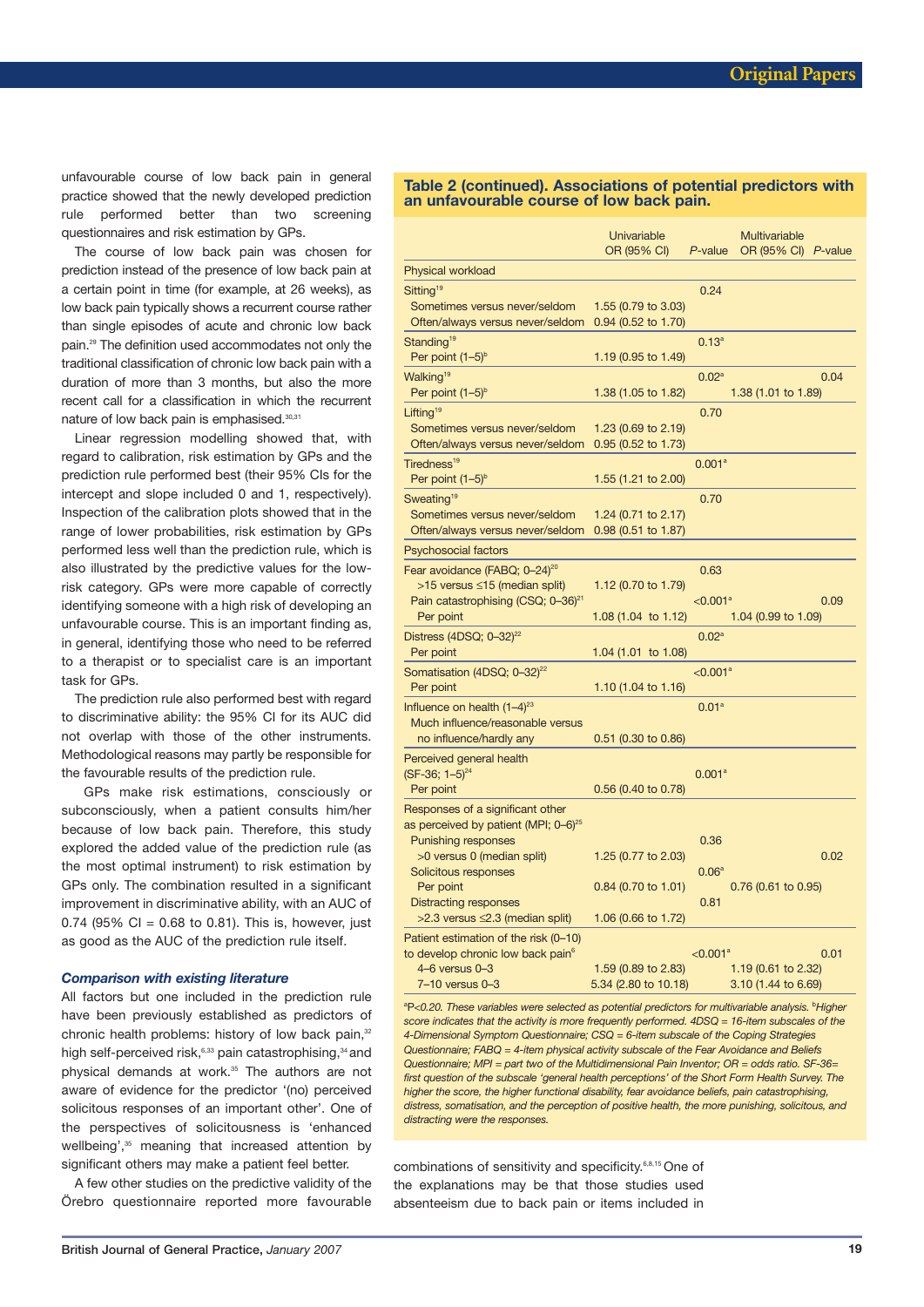Figure 1a. Risk estimation by the GP.



Figure 1b. Örebro Questionnaire.



Figure 1c. Low Back Pain **Perception Scale.** 



the Örebro questionnaire as outcome measures, while the current study used outcomes that were conceptually independent from the instrument itself (recurrences,<sup>36</sup> healthcare utilisation,<sup>36</sup> course of low back pain). The predictive performance of the Örebro questionnaire seems to depend on the outcome variable used, which gives an indication of the clinical and research utility of the questionnaire, just as Hurley et al<sup>36</sup> suggested.

# **Strengths and limitations of the study**

This study tested the performance of the prediction rule in its development sample ('apparent performance'),<sup>37</sup> while it tested the external validity of the Örebro questionnaire and the LBPPS. Estimates of apparent performance will always be overly optimistic, as estimation (for example, of regression coefficients) and testing are performed in the same data set. Therefore, the prediction rule should not be recommended for use in general practice until it has consistently demonstrated adequate calibration and discrimination in other primary care populations (that is, external validity) and until it has been simplified from the present mathematical formula to an easy-touse score chart format.

Information about the validity and reliability of the LBPPS has not been published, and the Dutch translation not yet been validated. Caution is recommended when considering the use of this scale for healthcare purposes.

The Örebro questionnaire includes 25 items. It appears that the scoring of the items was not always simple. However, clinicians can use the Örebro questionnaire as a tool to explore different aspects of low back pain with the patient, as this may promote the discussion of psychological factors influencing the problem.<sup>7</sup> An exploratory study used the Örebro questionnaire to establish risk profiles, which may serve as targets for intervention.<sup>38</sup>

Three risk categories were defined in this study: low, high, and medium. The cut-off for 'low risk' was set to the point where sensitivity was 80% or higher as this category should not include too many patients incorrectly classified as having a good outcome, and thus incorrectly reassured regarding their prognosis. The cut-off for 'high risk' was set to the point where specificity was 80% or higher, as this category should not include too many patients incorrectly classified as having a poor prognosis. This might lead to unnecessary referrals for therapy or specialist care.

This method of selecting cut-off scores corresponds with everyday primary care, but may differ from cut-off scores based on optimal combinations of sensitivity and specificity. Application of different cut-offs can result in other positive predictive values for risk categories and other performances regarding discriminative ability. This was illustrated by applying the cut-off scores recommended by Linton.<sup>27</sup>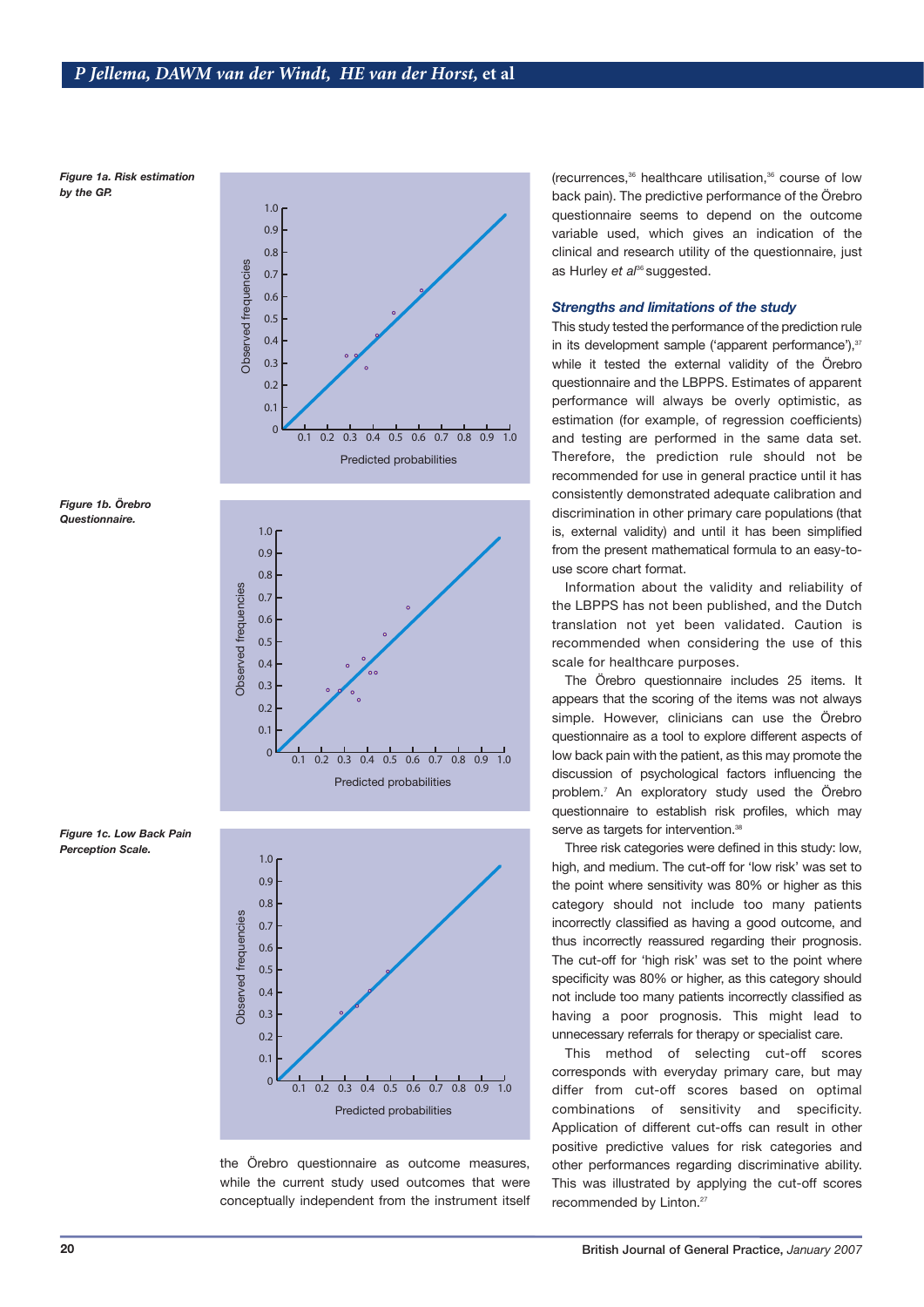Figure 1d. Prediction rule.

# Implications for clinical practice and future research

The prediction rule performed adequately with regard to calibration and discrimination. Although the proportion of patients with an unfavourable course of low back pain (37.5%) was comparable to previous studies in general practice,<sup>1,2</sup> the external validity of the prediction rule used in this study needs to be assessed before it can be widely used with confidence.

Currently, risk estimation by GPs appears to be the best available option to predict an unfavourable course of low back pain. This is not because this 'instrument' gives such excellent results, but because it is simple, the assessment can be completed quickly, and its calibration and discrimination do not differ substantially from the other two instruments.

Future research should seek to simplify and validate the prediction rule. In terms of clinical practice, once patients at risk can be identified reliably, the next challenge is to provide them with an effective intervention that will prevent the development of chronic pain.<sup>27,39,40</sup>

#### **Funding body**

This study was supported by a grant (No. 2200.0095) from The Netherlands Organisation for Health Research and Development (ZonMw), The Hague, the Netherlands

# **Ethics committee**

The study was approved by the Medical Ethics Committee of the VU University Medical Center, Amsterdam, The Netherlands.

#### **Competing interests**

The authors have stated that there are none

#### **Acknowledgements**

We thank all participating patients and GPs for their time and effort.



#### **REFERENCES**

- 1. Thomas E, Silman AJ, Croft PR, et al. Predicting who develops chronic low back pain in primary care: a prospective study. BMJ 1999; 318:  $1662 - 1667$
- $\mathcal{L}$ Jones GT, Johnson RE, Wiles NJ, et al. Predicting persistent disabling low back pain in general practice: a prospective cohort study. Br J Gen Pract 2006; 56: 334-341.
- 3. Maniadakis N, Gray A. The economic burden of back pain in the UK. Pain 2000; 84(1): 95-103.
- Valat JP. Factors involved in progression to chronicity of mechanical  $\overline{4}$ low back pain. Joint Bone Spine 2005; 72(3): 193-195.
- 5 Schiotzz-Christensen B. Nielsen GI Hansen VK et al Long-term prognosis of acute low back pain in patients seen in general practice: a 1-year prospective follow-up study. Fam Pract 1999; 16(3): 223-232.
- 6. Linton SJ, Halldén K. Can we screen for problematic back pain? A screening questionnaire for predicting outcome in acute and subacute back pain. Clin J Pain 1998; 14(3): 209-215.
- 7. Kendall NAS, Linton SJ, Main CJ. Guide to assessing psychosocial yellow flags in acute low back pain: risk factors for long-term disability and work loss. Wellington, New Zealand: Accident Compensation Corporation and National Health Committee, 1997.

## Table 3. Predictive performance of the four instruments.

|                             | AUC-I                     | AUC-II                    |                                                       |                                       | Positive predictive values, % (n) |           |      |
|-----------------------------|---------------------------|---------------------------|-------------------------------------------------------|---------------------------------------|-----------------------------------|-----------|------|
|                             | 'original'                | '3 categories'            | Cut-offs (n), sensitivity (%),<br>and specificity (%) | Low risk                              | Medium risk                       | High risk |      |
|                             |                           |                           | Cut-off $\geq 1$                                      | Cut-off $\geq 4$                      |                                   |           |      |
| Risk estimation by GP       | 0.59                      | 0.58                      |                                                       | Sensitivity = $86$ Sensitivity = $28$ | 33.3                              | 33.0      | 56.6 |
| $(n = 283^{\circ})$         | $(0.52 \text{ to } 0.66)$ | $(0.51 \text{ to } 0.65)$ |                                                       | Specificity = $17$ Specificity = 87   | (45)                              | (185)     | (53) |
|                             |                           |                           | $Cut-off > 68$                                        | $Cut-off > 99$                        |                                   |           |      |
| <b>Örebro questionnaire</b> | 0.61                      | 0.58                      |                                                       | Sensitivity = $79$ Sensitivity = $35$ | 32.4                              | 32.7      | 52.0 |
| $(n = 296^{\circ})$         | $(0.54 \text{ to } 0.67)$ | $(0.51 \text{ to } 0.65)$ |                                                       | Specificity = $26$ Specificity = $81$ | (71)                              | (150)     | (75) |
|                             |                           |                           | Cut-off $\geq 90^6$                                   | Cut-off $>105b$                       |                                   |           |      |
|                             | Linton                    | 0.61                      |                                                       | Sensitivity = $52$ Sensitivity = $28$ | 30.3                              | 39.1      | 59.6 |
|                             | $(2002)^{b}$              | $(0.54 \text{ to } 0.68)$ |                                                       | Specificity = $66$ Specificity = $89$ | (175)                             | (69)      | (52) |
| Low Back Pain               |                           |                           | Cut-off $\geq 2$                                      | Cut-off $\geq 4$                      |                                   |           |      |
| <b>Perception Scale</b>     | 0.59                      | 0.57                      |                                                       | Sensitivity = $80$ Sensitivity = $30$ | 30.1                              | 36.1      | 48.6 |
| $(n = 298^{\circ})$         | $(0.52 \text{ to } 0.66)$ | $(0.50 \text{ to } 0.64)$ |                                                       | Specificity = $27$ Specificity = 81   | (73)                              | (155)     | (70) |
|                             |                           |                           | Cut-off $\geq 0.28$                                   | Cut-off $\geq 0.41$                   |                                   |           |      |
| <b>Prediction rule</b>      | 0.75                      | 0.72                      |                                                       | Sensitivity = $79$ Sensitivity = $57$ | 18.6                              | 33.3      | 63.6 |
| $(n = 267^{\circ})$         | $(0.69 \text{ to } 0.81)$ | $(0.66 \text{ to } 0.79)$ |                                                       | Specificity = $55$ Specificity = $81$ | (113)                             | (66)      | (88) |

alncidental missing values 9.9% (GP estimation), 5.7% (Örebro questionnaire), 5.1% (Low Back Pain Perception Scale), and 15% (prediction rule). <sup>b</sup>Cut-off scores recommended by Linton.<sup>27</sup> AUC = area under the curve.